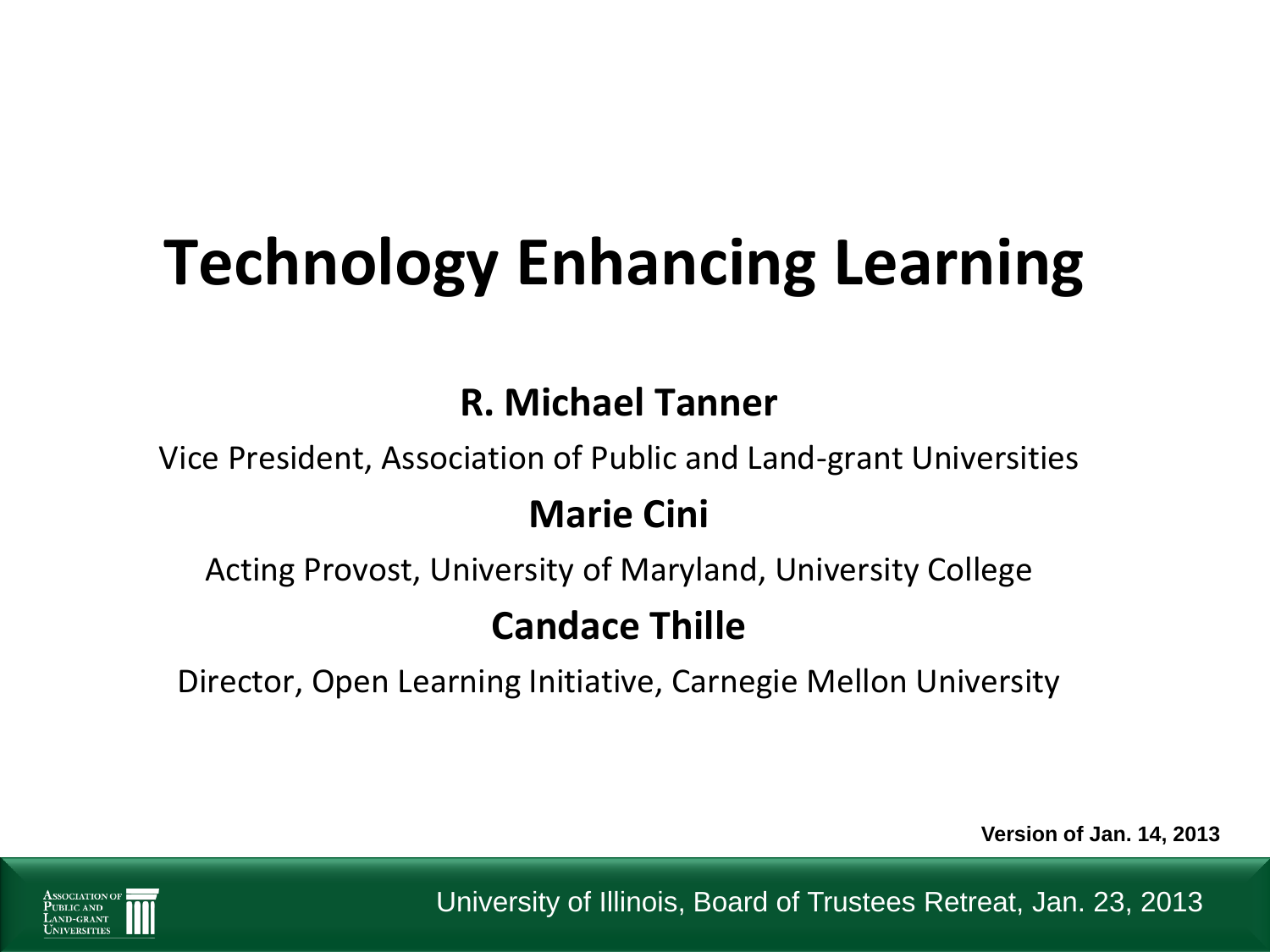# **Historical Context:**

*New technology has always changed how people learn.*

*Bright motivated students have always found ways to learn.*

- **Lecture: Etymologically, "A Reading"**
- **Invention of printing** (China ~11th century)
- **Printing press (**Gutenberg ~1450)
- **Offset rotary press (**~1900)
- **Television** (Mass phenomenon 1950s)



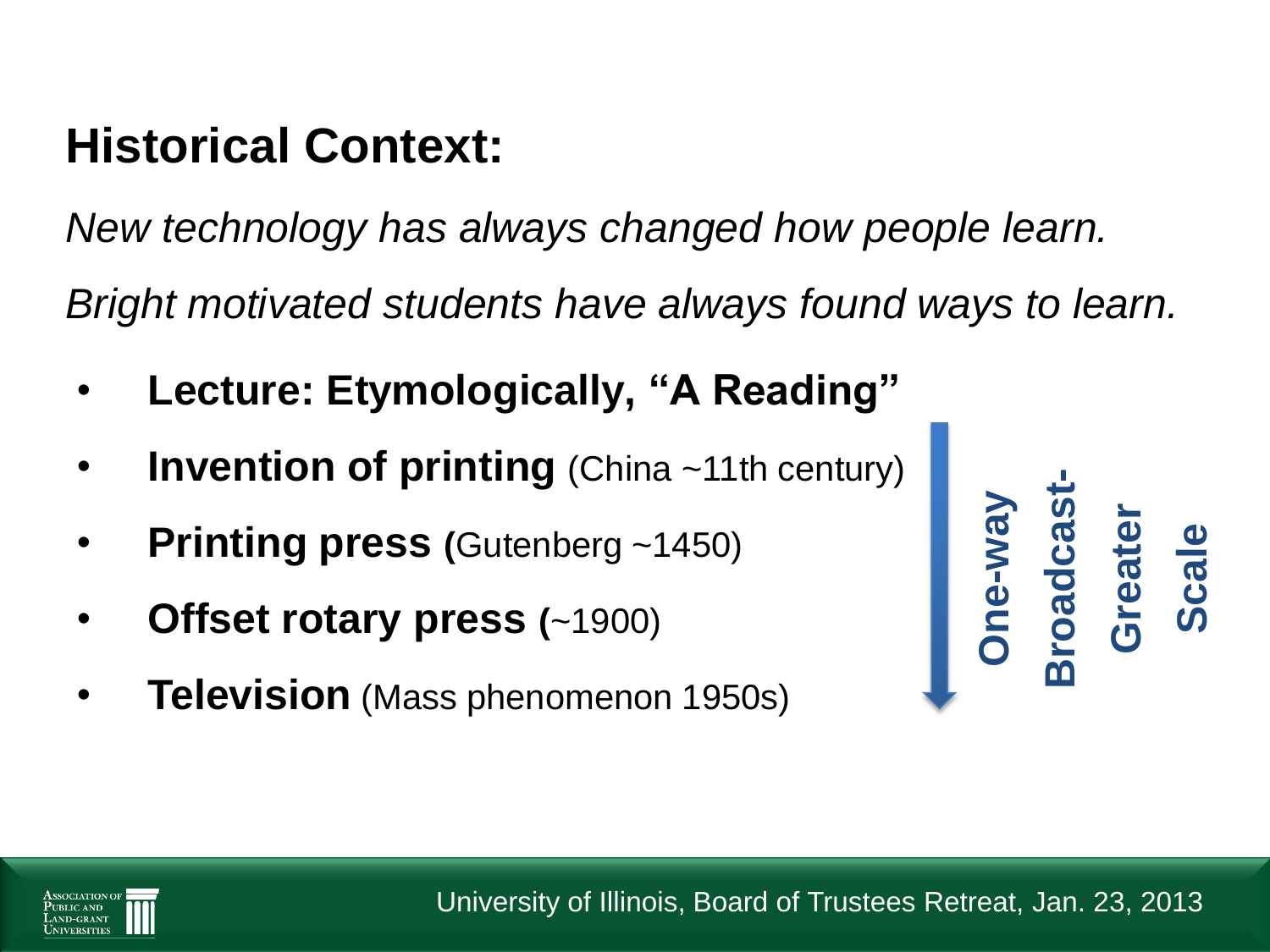# **Historical Context (cont.):**

- **Personal computer** (1980s)
- **Internet** (1990s)
- **Search engines, distributed interactive computing** (1990s -> 2000s) **arch engines, distributed<br>
arch engines, distributed<br>
interactive computing (1990s -> 2000s)<br>
sonalize collective recommender<br>
algorithms (2000s -> Google, Amazon, Netflix, etc.)**
- **Personalize collective recommender**



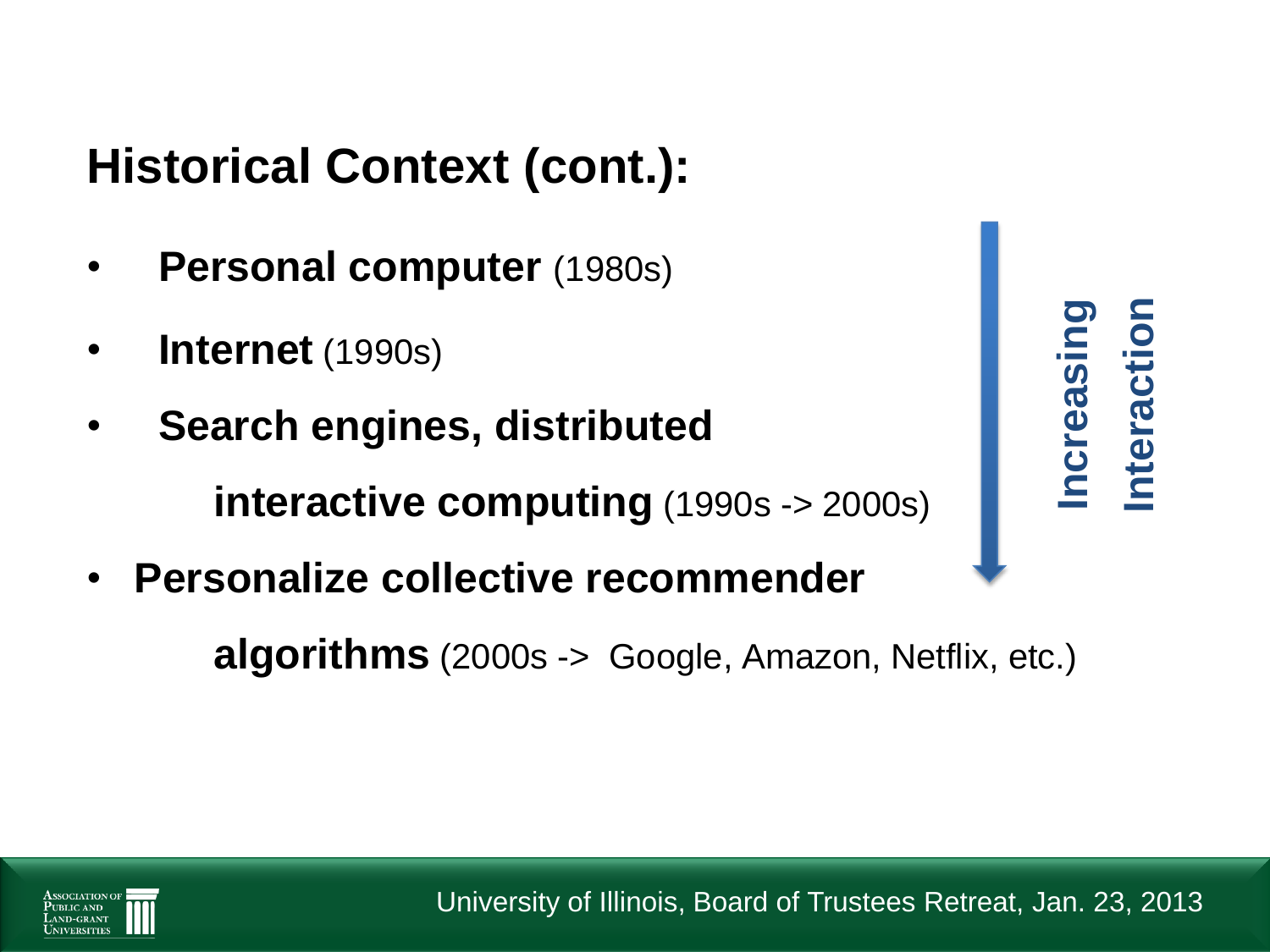# **Coming Wave:**

#### • **Adaptive Learning Systems** Learning about the learner to enhance the experience

New online environments will supplant the textbook with a powerful interactive learning resource.

## *Artificial intelligence*

 *enhancing the human-computer interaction,* 

## *Social networking*

 *expanding the reach of human-human interaction,*

## *Data analytics*

 *to allow constant improvement in learning experience.*

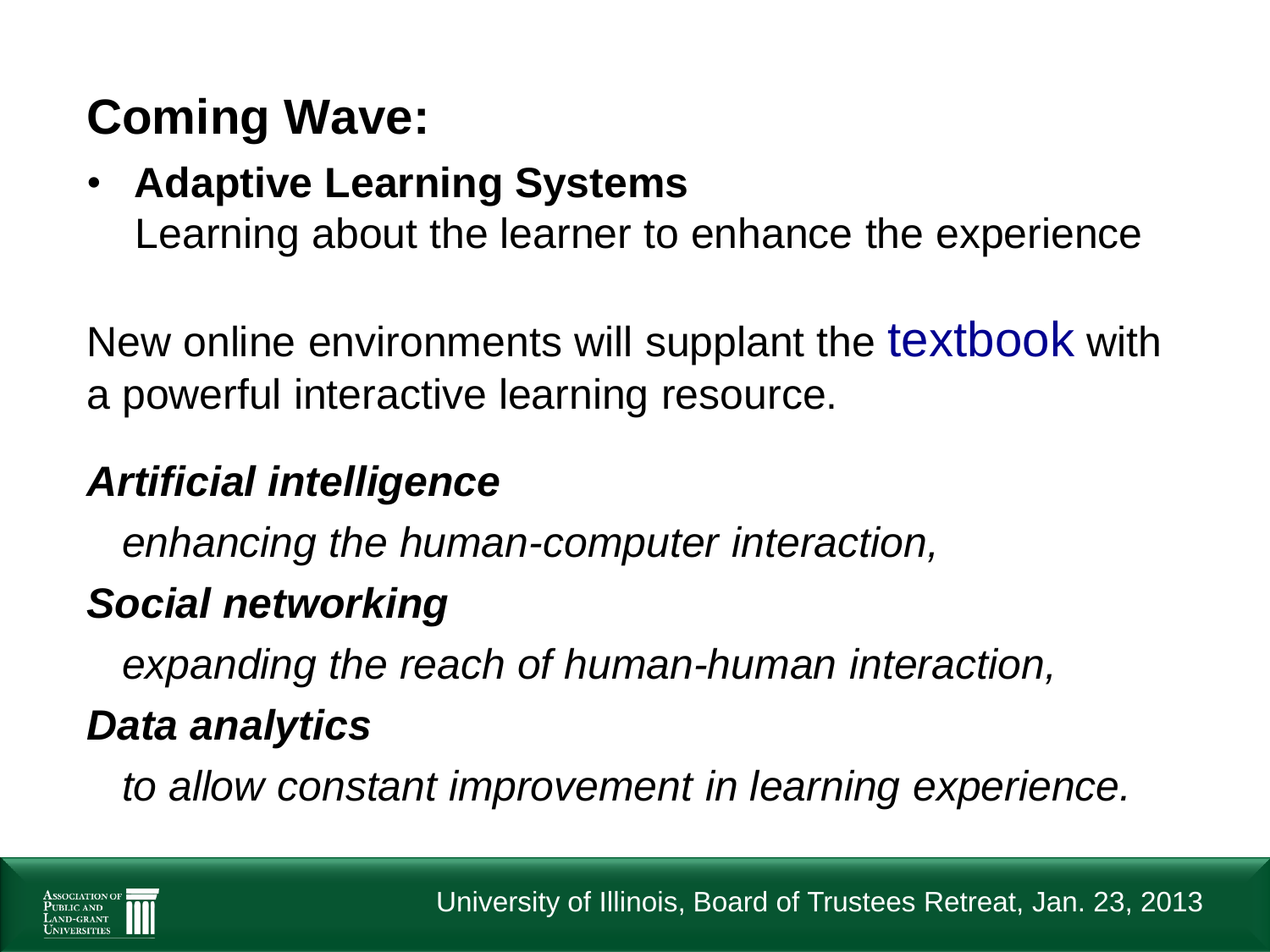## **National Need:** Stretch the "Iron Triangle"





University of Illinois, Board of Trustees Retreat, Jan. 23, 2013